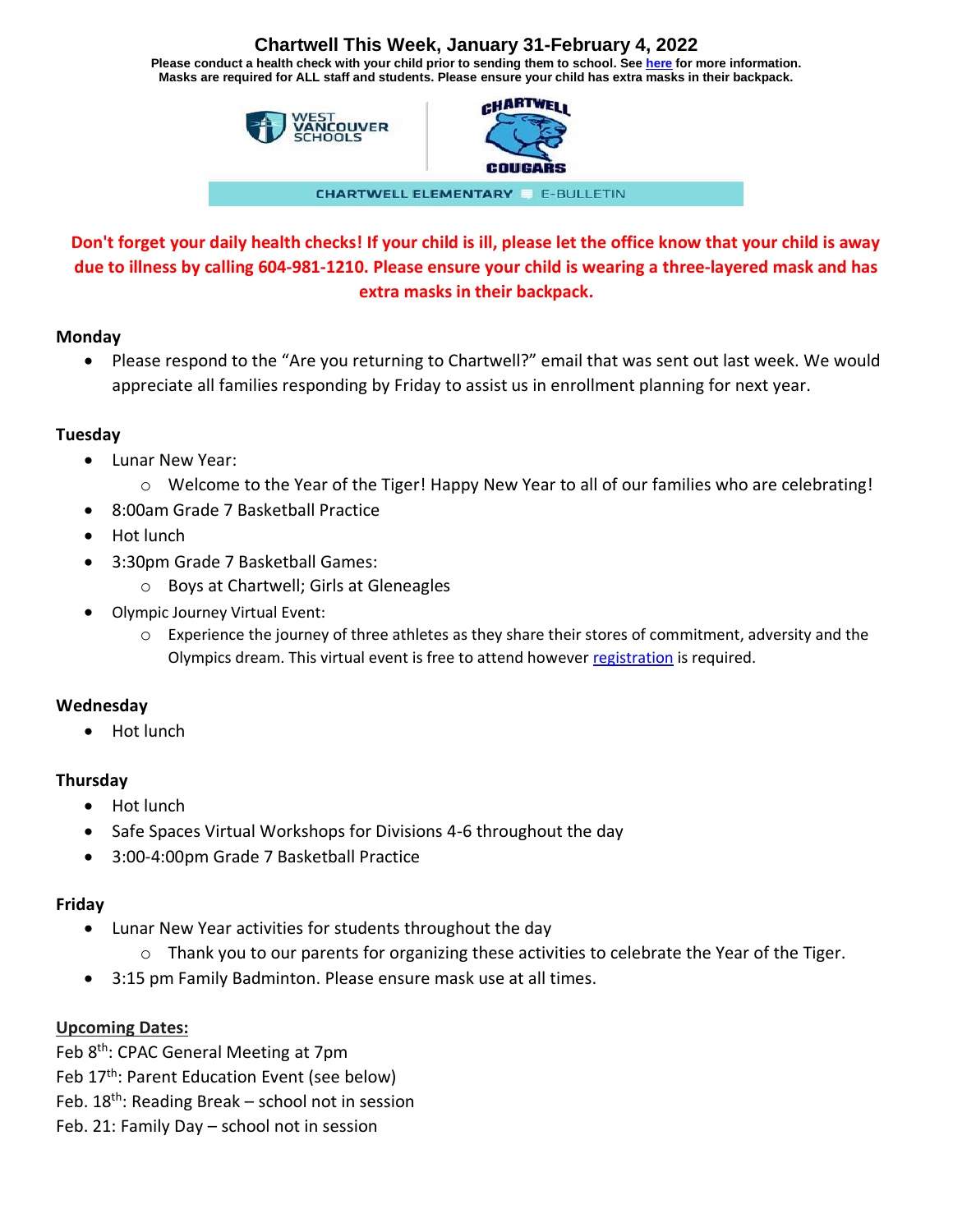### **Information: CPAC News**

#### **Hot Lunch**

Thank you to everyone who has signed up to help with hot lunch distribution from now until Spring Break. We still have lots of open spots and have to have these filled to be able to keep offering hot lunch 3 days a week - please sign u[p here](https://signup.com/client/invitation2/secure/459736486021/false#/invitation) if you are able to volunteer for just 1 hour on a Tuesday, Wednesday or Thursday between 11.45am-12.45pm.

If your child is absent from school and will miss their hot lunch order, you are welcome to come and collect it as long as you communicate with the office that you plan to do this and they will advise a suitable pick-up time/location. If the school experiences a health or functional closure in the coming weeks, it may mean that we are unable to postpone or cancel hot lunch orders with enough notice for our vendors. In this instance, please remember that our hot lunch program is a fundraiser and we will be unable to issue refunds. If the closures are timed such that we are able to cancel orders with our vendors, then we will issue credits to your account as we did at the start of January.

#### **Upcoming Dates**

February 8<sup>th</sup>: CPAC General Meeting @ 7.15pm. Learn more about our upcoming fundraising campaign to replace the swings, we need committee members to get this underway!

#### **Information: Ignite Your Passion**

#### **2022-2023 WVS Ignite Your Passion (IYP) Programs are OPEN for Registration!**

For a detailed list of the IYP Programs being offered by West Vancouver Schools for the 2022-2023 school year, see the link: [https://westvancouverschools.ca/programs/ignite-your-passion.](https://westvancouverschools.ca/programs/ignite-your-passion) Links to each program provide parents & students with detailed information such as: overviews/benefits; teachers/coaches; schedules; venues; fees; and registration procedures.

#### **Information: Parent Education Event**

#### **Dr. Yong Zhao - "Teaching Students to become Self Determined Learners in a Post COVID World": Thursday February 17th, 7:00 pm Online**

WVDPAC is bringing acclaimed scholar, author and speaker Dr. Yong Zhao back for an informative evening discussion on his latest book about preparing students to succeed in a post COVID world. The presentation will open with an introduction from Superintendent Kennedy, discussing Schools beyond COVID-19, Accelerating Changes that Matter for Learning. Tickets are \$10 per person and can be purchased through Eventbrite. [Eventbrite Registration Link](https://can01.safelinks.protection.outlook.com/?url=https%3A%2F%2Fwww.eventbrite.ca%2Fe%2Fplease-join-us-for-a-virtual-parent-education-event-featuring-dr-yong-zhao-tickets-241307716877&data=04%7C01%7Cdpac%40wvschools.ca%7Ce193514f52ac4151f06d08d9e0f3b11e%7Cd8013362a39e458b9457674cf091a797%7C0%7C0%7C637788159522290228%7CUnknown%7CTWFpbGZsb3d8eyJWIjoiMC4wLjAwMDAiLCJQIjoiV2luMzIiLCJBTiI6Ik1haWwiLCJXVCI6Mn0%3D%7C3000&sdata=R5%2BmKmumCMzS8RrL308u0z7WF2WzKTidIowlxQqIz78%3D&reserved=0)



#### **Information: PJ is Turning 100!**